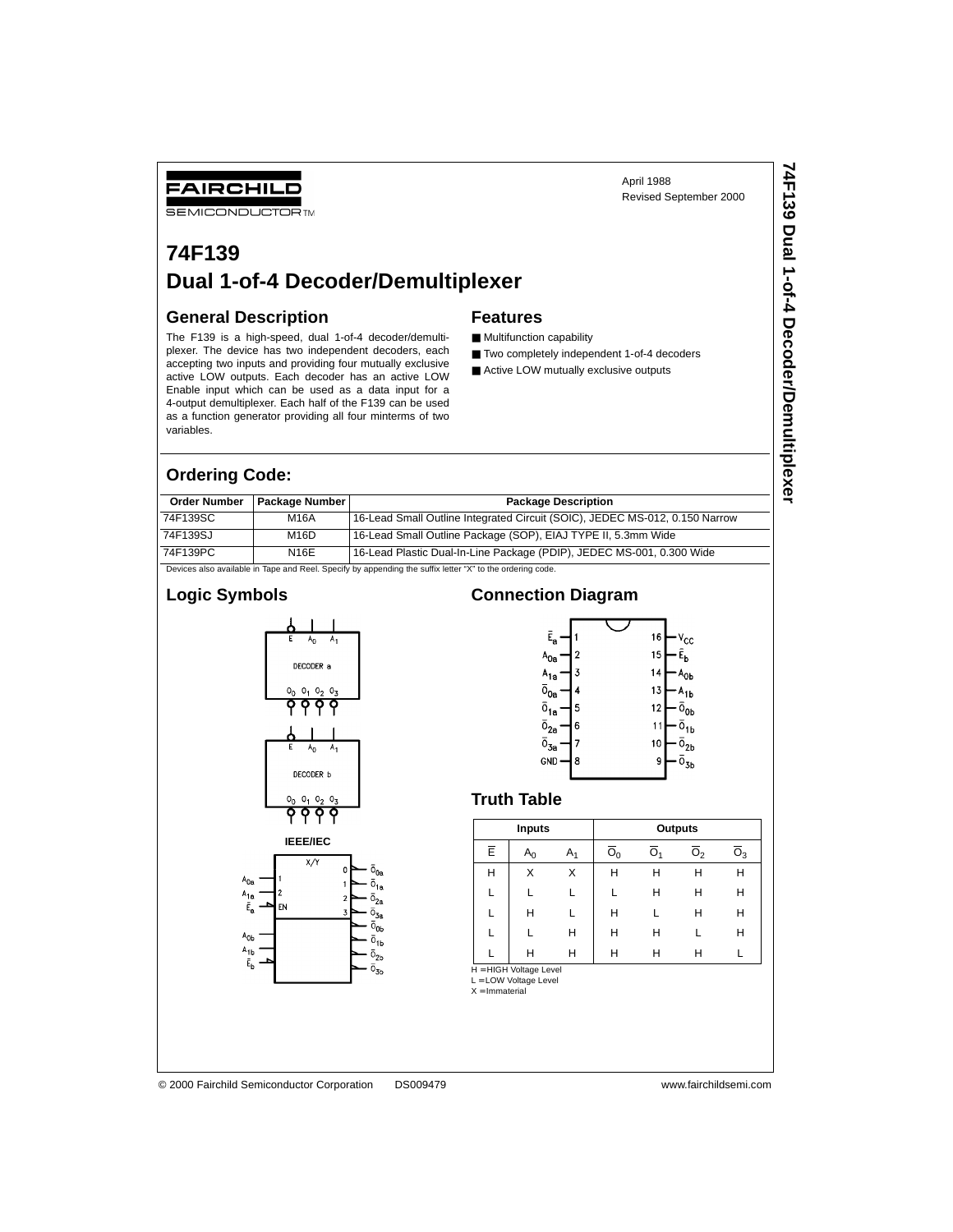#### **Unit Loading/Fan Out**

| <b>Pin Names</b>   |                            | U.L.    | Input $I_{\text{H}}/I_{\text{H}}$                 |  |  |
|--------------------|----------------------------|---------|---------------------------------------------------|--|--|
|                    | <b>Description</b>         |         | <b>HIGH/LOW Output <math>I_{OH}/I_{OL}</math></b> |  |  |
| $A_0, A_1$         | Address Inputs             | 1.0/1.0 | $20 \mu A/-0.6 \text{ mA}$                        |  |  |
| Ē                  | Enable Inputs (Active LOW) | 1.0/1.0 | $20 \mu A/-0.6 \text{ mA}$                        |  |  |
| 0 <sub>0</sub> –0ง | Outputs (Active LOW)       | 50/33.3 | $-1$ mA/20 mA                                     |  |  |

#### **Functional Description**

The F139 is a high-speed dual 1-of-4 decoder/demultiplexer. The device has two independent decoders, each of which accepts two binary weighted inputs  $(A_0-A_1)$  and provides four mutually exclusive active LOW Outputs  $(\overline{O}_0-\overline{O}_3)$ . Each decoder has an active LOW enable  $(\overline{E})$ . When  $\overline{E}$  is HIGH all outputs are forced HIGH. The enable can be used as the data input for a 4-output demultiplexer application. Each half of the F139 generates all four minterms of two variables. These four minterms are useful in some applications, replacing multiple gate functions as shown in Figure 1, and thereby reducing the number of packages required in a logic network.





#### **Logic Diagram**



www.fairchildsemi.com 2